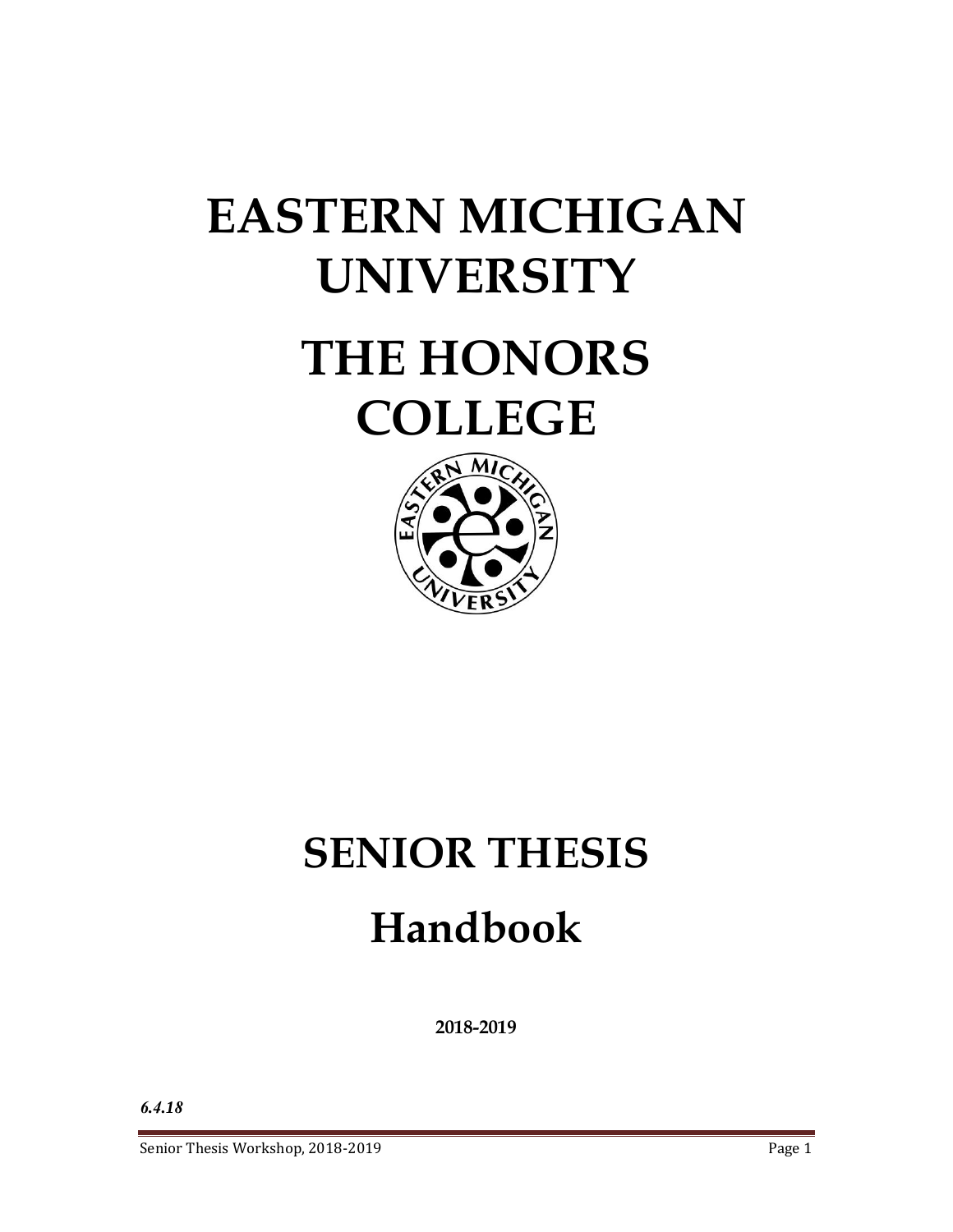# **TABLE OF CONTENTS**

| Directory of Honors Staff                                 | 3       |
|-----------------------------------------------------------|---------|
| Introduction to the Senior Honors Thesis/Creative Project | 4       |
| Planning the Project                                      | $4 - 5$ |
| Completing the Project                                    | $6 - 7$ |
| Partners in Research                                      | $7-8$   |
| Securing Support for the Project                          | 8       |
| <b>Listing of Attachments</b>                             | 8       |
|                                                           |         |

| Attachment A, Honors College Senior Thesis Check List                 | 9         |
|-----------------------------------------------------------------------|-----------|
| Attachment B, Request for Human Subjects Approval                     | 10        |
| Attachment C, Rights and Permission Form for Electronic Senior Thesis | $11 - 12$ |
| Attachment D, Senior Thesis Application                               | $13 - 14$ |
| Attachment E, Sample Senior Thesis Cover Page                         | 15        |

For Honors Undergraduate Research Fellowships and Senior Thesis Award information, go to www.emich.edu/honors and click on Curriculum and Types of Honors.

For Undergraduate Research Stimulus Program (URSP) information, go to http://www.emich.edu/aa/internal\_research/ursp.html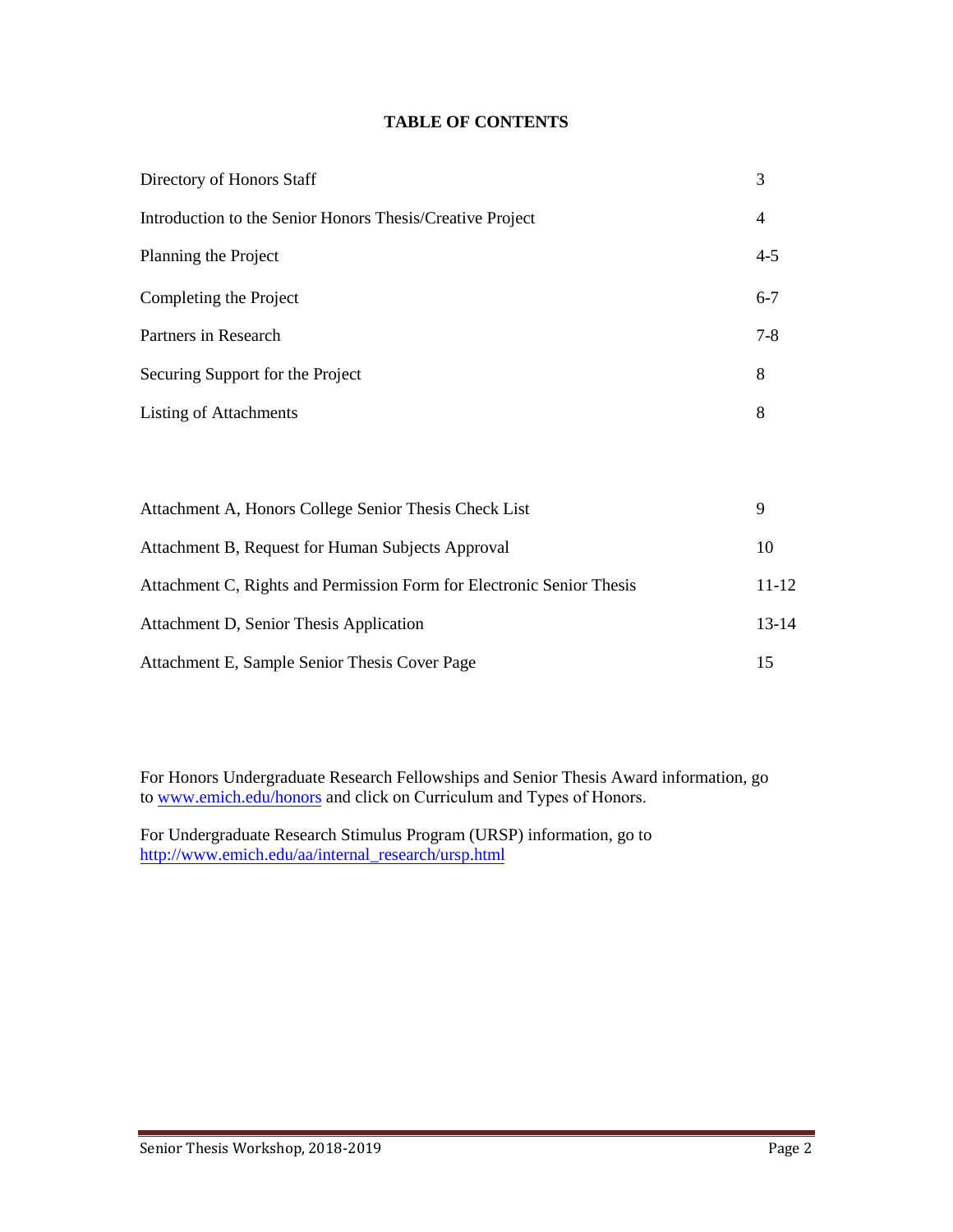# **HONORS COLLEGE STAFF**

| mramsey6@emich.edu |  |
|--------------------|--|
| rcaponeg@emich.edu |  |
| mduggan1@emich.edu |  |
| sgray17@emich.edu  |  |
| vharder1@emich.edu |  |
| dharmon@emich.edu  |  |
| knarayan@emich.edu |  |
| amorneau@emich.edu |  |
| nbolden@emich.edu  |  |
| kebersol@emich.edu |  |
| mtrace1@emich.edu  |  |

*The Eastern Michigan University Honors College provides the intimacy of a small, liberal arts education within the context of a large, comprehensive university. To this end, both educational and cultural experiences for EMU's intellectually talented and motivated students are provided through challenging Honors courses and extra-curricular activities that encourage scholarly curiosity, leadership, civic engagement, and diversity. The Honors College offers undergraduate students opportunities for a wide range of experiences that aid in the development of their appreciation for creativity, the arts, sciences, critical issues facing contemporary society, and diversity among people and their cultures.* 

> Office: 734.487.0341 FAX: 734.487.0793

Web Site: http://www.emich.edu/honors/ Facebook: EMU Honors College Twitter: EMU Honors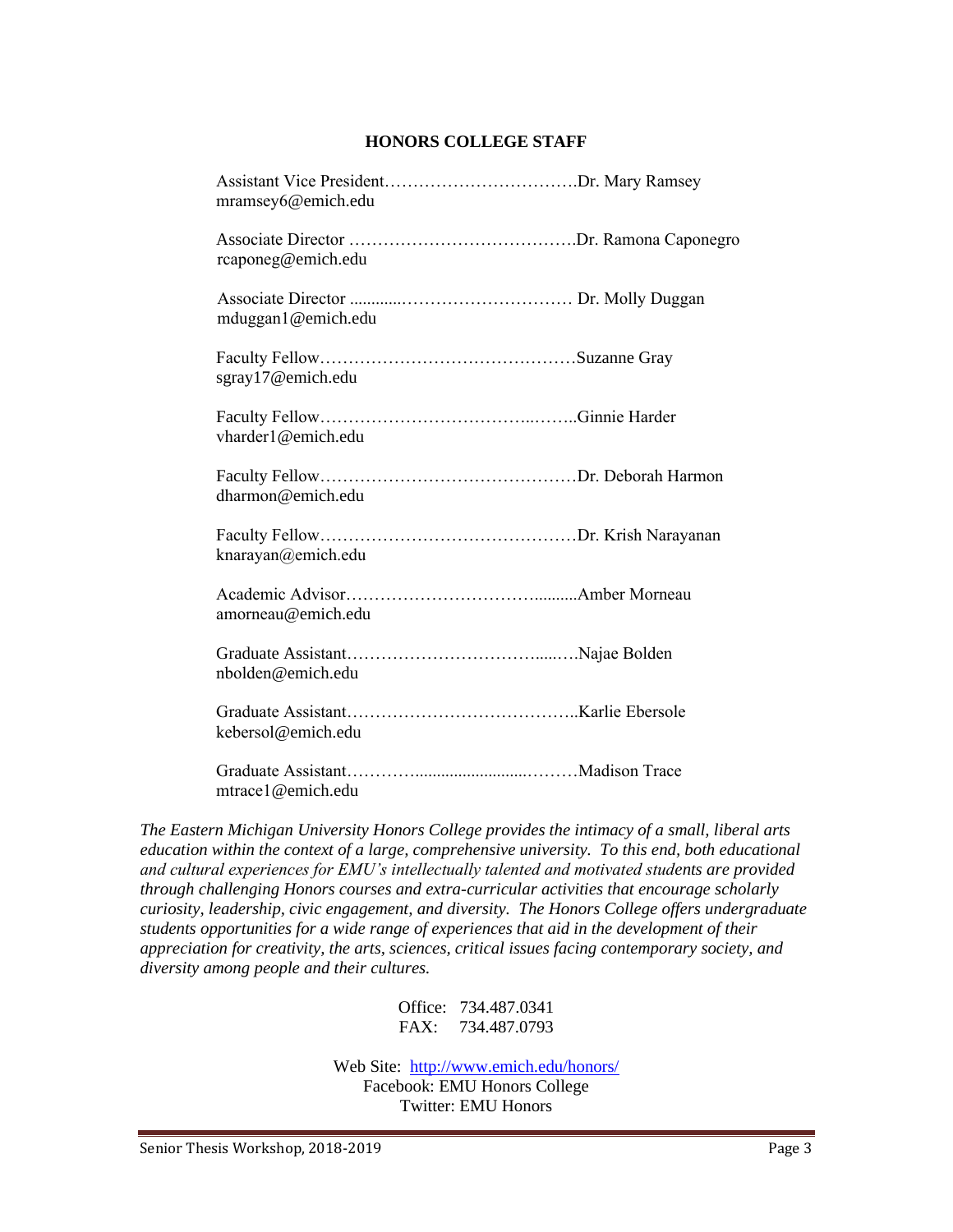# **Introduction to the Senior Honors Thesis/Creative Project**

The Honors Senior Honors Thesis or Project is the major culminating experience for graduating with Departmental Honors. It signifies movement into the professional conversation in a field of study and showcases accomplishments of the scholar as they move from undergraduate study and research to graduate school or the workplace setting. As a student moves through Departmental Honors, it is imperative to please keep the following in mind.

- $\triangleright$  All Departmental Honors students must complete a Senior Honors Thesis/Creative Project.
- Attendance at a Senior Thesis/Creative Project Workshop is required before submitting the Senior Thesis/Creative Project proposal.
- $\triangleright$  It is recommended that you attend a Senior Thesis/Creative Project Workshop during the first semester of your junior year.
- $\triangleright$  Regardless of the type of project, written components are required.
- Both academic and Honors credit must be earned for the Thesis/Creative Project, usually but not always through three hours of independent study.

Some departments require completion of a specific Honors thesis seminar or a research course; students must be sure to check with the Honors Departmental Advisor about requirements in their area.

The Senior Thesis/Creative Project may take various forms. In addition to a lengthy research paper, students may elect to do one of the following.

- $\triangleright$  a public performance
- $\triangleright$  a documented lab experiment
- $\triangleright$  a computer program, a work of art
- $\triangleright$  a complex mathematical proof
- $\triangleright$  a portfolio of original designs

Each of these requires sufficient prefatory materials to allow the reader to fully understand the context, connection to professional literature, and purpose of the project as well as a concluding reflection that describes the impact of the project on future work. Whatever form the project takes, it should be a demanding exercise (three hours of credit presupposes about 150 hours of work), and the result should demonstrate exceptional skill and understanding.

### **Planning the Project**

As you prepare for your Senior Thesis/Creative Project, there are a number of things to keep in mind.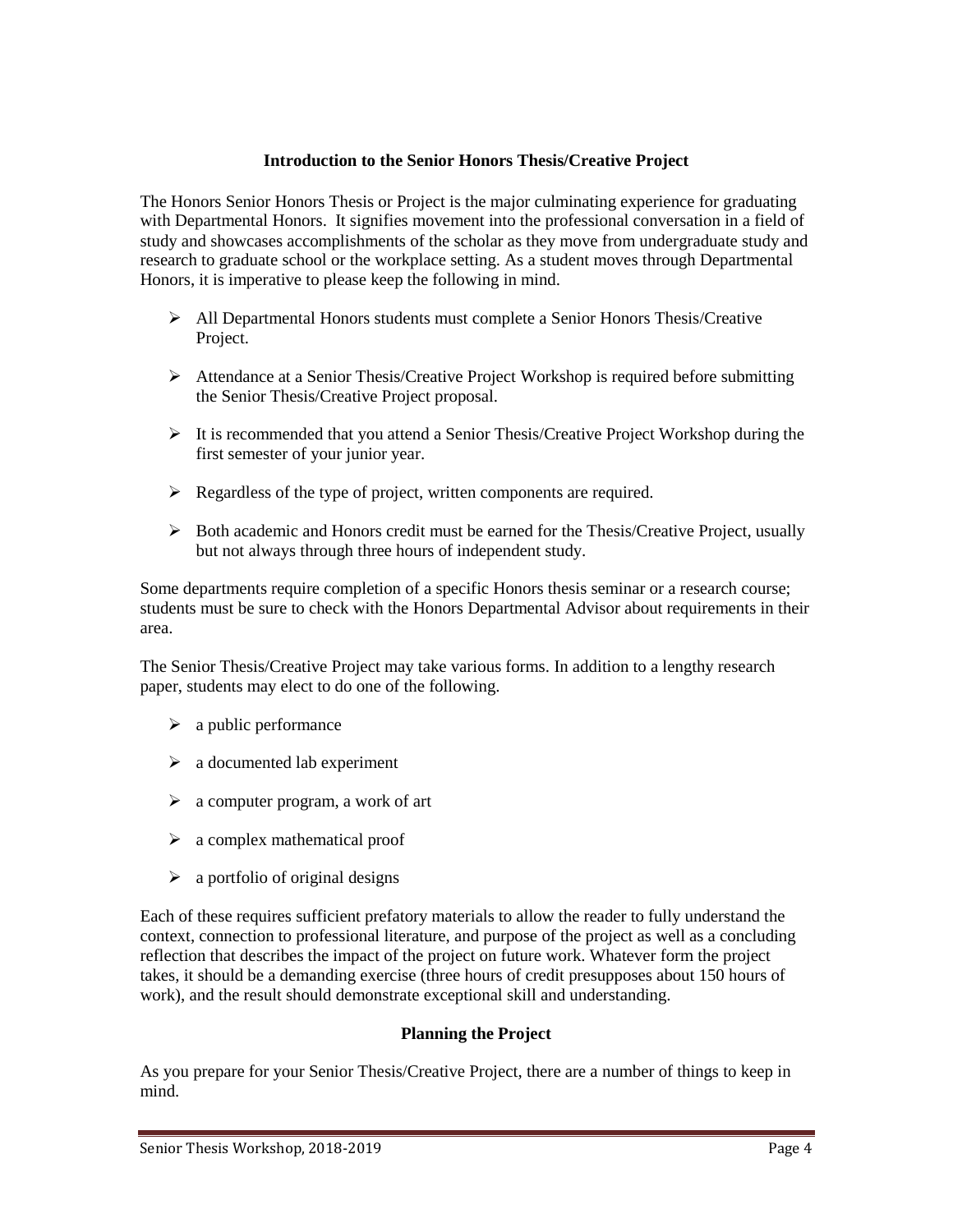*Build upon genuine interest and questions.* This culminating project should build upon questions and areas of interest that you have identified during your undergraduate study. What areas interest you? What questions do you find fascinating? Do they build upon existing undergraduate research that you are doing? If so, how do they extend the research? Consider keeping a notebook in which you log in observations, questions, and areas of interest throughout your exploration in your major/minor. These materials will help you shape your Honors Thesis/Project.

*Planning for success.* Successful projects must be carefully planned in advance. **Do not wait** until the semester you intend to graduate before beginning your thesis work. The best time to begin is during the early part of the junior year or after earning at least six hours of Departmental Honors credit.

Meet early with your Departmental Honors Advisor to discuss the thesis/project and, if necessary, request help in identifying a faculty mentor. The supervisor should be a full-time faculty member who is knowledgeable in the subject and available to provide criticism and direction. S/he will also evaluate the final product and conduct any oral or written defense that may be required. Once you have identified a faculty mentor, meet with him/her to refine the scope of your project, agree on a project description, and negotiate such matters as format, methodology, and deadlines.

**Developing the Senior Thesis/Creative Project Proposal.** Once the nature of the project is established, submit a Senior Thesis Proposal to the Director of the Honors College. This proposal includes a list of Departmental Honors courses that have been completed as well as a description of the thesis. The proposal will be signed/approved by the Faculty Mentor/Supervisor, Departmental Honors Advisor, and Honors Director. *Research cannot begin before the proposal is accepted.* 

*Establishing timelines.* To allow sufficient time for your project to be completed, consider establishing a timeline that you can use to move through the project. While you can always adjust your timeline, having a clear idea of what will be completed during each semester will be very helpful.

As with any long-term project, you may run into unexpected delays along the way. For that reason, you should complete much of the actual work during the next-to-last semester. Since the thesis must be completed and submitted to both the academic department and the Director of the Honors College *before you graduate*, do not jeopardize graduation with Departmental Honors by waiting until the last minute.

Additionally, expect that everyone who approves (signs off on) the thesis will want to read it and possibly give feedback that you will need to incorporate into the work before they will approve it. Leave enough time at the end of the semester to obtain these signatures.

*Seek Human Subject Approval.* Any project that deals with humans must be reviewed and approved by the University Human Subject Review Committee. Committees operate in each college, and information about preparing documents for submission can be obtained from the supervising professor or Departmental Honors Advisor. In addition, coaching is available through the Honors College. *Remember, research cannot be started before proper review and approval are received.*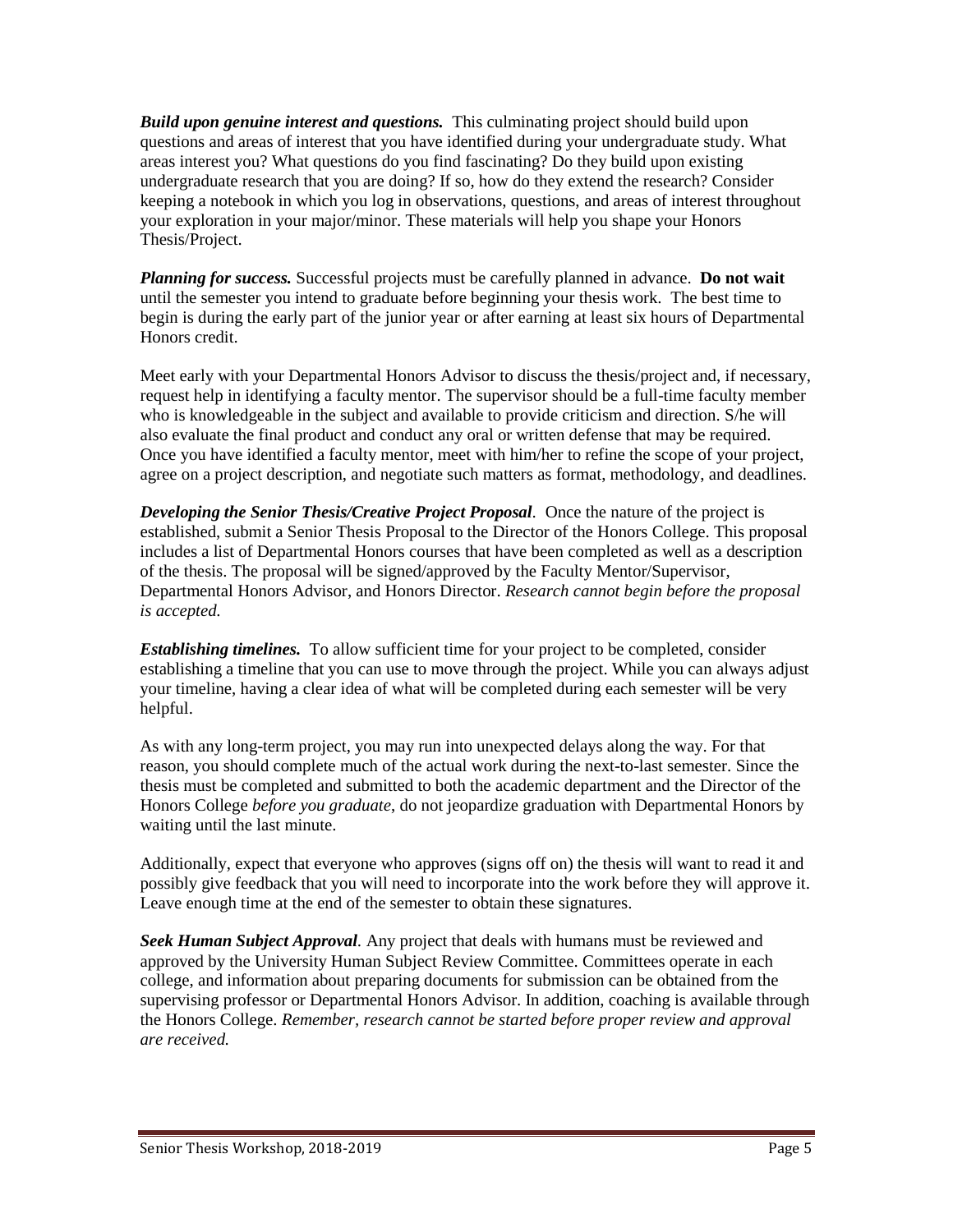# **Completing the Project**

*Securing Approvals.* The completed thesis signature page must be signed by the Faculty Mentor/Supervisor, Departmental Honors Advisor, Department Head, and the Honors College Director. Students are responsible for obtaining the first three of these signatures. Once this is completed, please deliver the thesis/project to the Honors College office

- $\triangleright$  *three* copies of the completed thesis with *three* original signed signature pages
- *one copy of the Library Release Forms*
- *one* copy of your graded Honors Thesis Project Contract.

The Honors Director will review, approve, and sign your thesis before sending it for publication. Bound copies will be sent to the student and the department. One bound copy will be kept in the Honors College and an electronic version of the thesis will be sent to Halle Library for posting to Digital Commons. Again, expect that everyone who signs off on the thesis will want to provide feedback that may need to be incorporated into the work before they will approve it. Plan your time accordingly.

*Moving to Publication.* Although many thesis projects will be extended research papers, some will involve public performances, works of art, lab experiments, and the like. Remember that all projects *must include a written component* that carefully documents the research or creative activity. Controlled scientific experiments, for example, may be accompanied by a lab report, charts, graphs, and tables; creative projects may be documented by a journal, explanations of performance decisions, photographs, annotated scripts and scores, or a detailed explanation of why specific methods were chosen. Projects that do not reflect a traditional research format must include a context to help the reader understand the importance of the project and influences that helped shape your thinking as well as a reflection that helps others understand the importance of the project to you and next steps that might emerge in future work. (See sample Honors theses at (http://commons.emich.edu/honors).

The thesis must meet certain formal guidelines. It **must be word processed using a 12 point font** (preferably a Times based font), **double-spaced on 8 1/2" x 11" paper, leaving a 1 1/2" left-side margin and 1" at top, bottom, and right sides**. **It must begin with a Title Page** (see sample in this packet), followed by a Table of Contents. Charts, graphs, tables, and illustrations may be incorporated into the main body of the text or shown as appendices. The main body should be followed by Endnotes, Bibliography, and Appendices, if they are appropriate. Please do not staple or use paper that is hole-punched.

It is your responsibility to ensure that the manuscript is free of grammatical, mechanical, and stylistic errors. *Unless your department requires a particular style manual*, follow the latest MLA (Modern Language Association) Style sheet. The thesis/project will be posted on Digital Commons and, hence, be available to all researchers and employers who wish to reference your work. Therefore, it is imperative that your written product be carefully edited to reflect your skill as a writer and researcher.

*Receiving Honors Credit.* As noted earlier, both academic and Honors credit for the thesis must be earned. To earn academic credit, students generally take an independent study through which they complete the thesis. It is also possible to tie the thesis to a specific course in the area in which a student is earning Departmental Honors. The second option is not recommended as this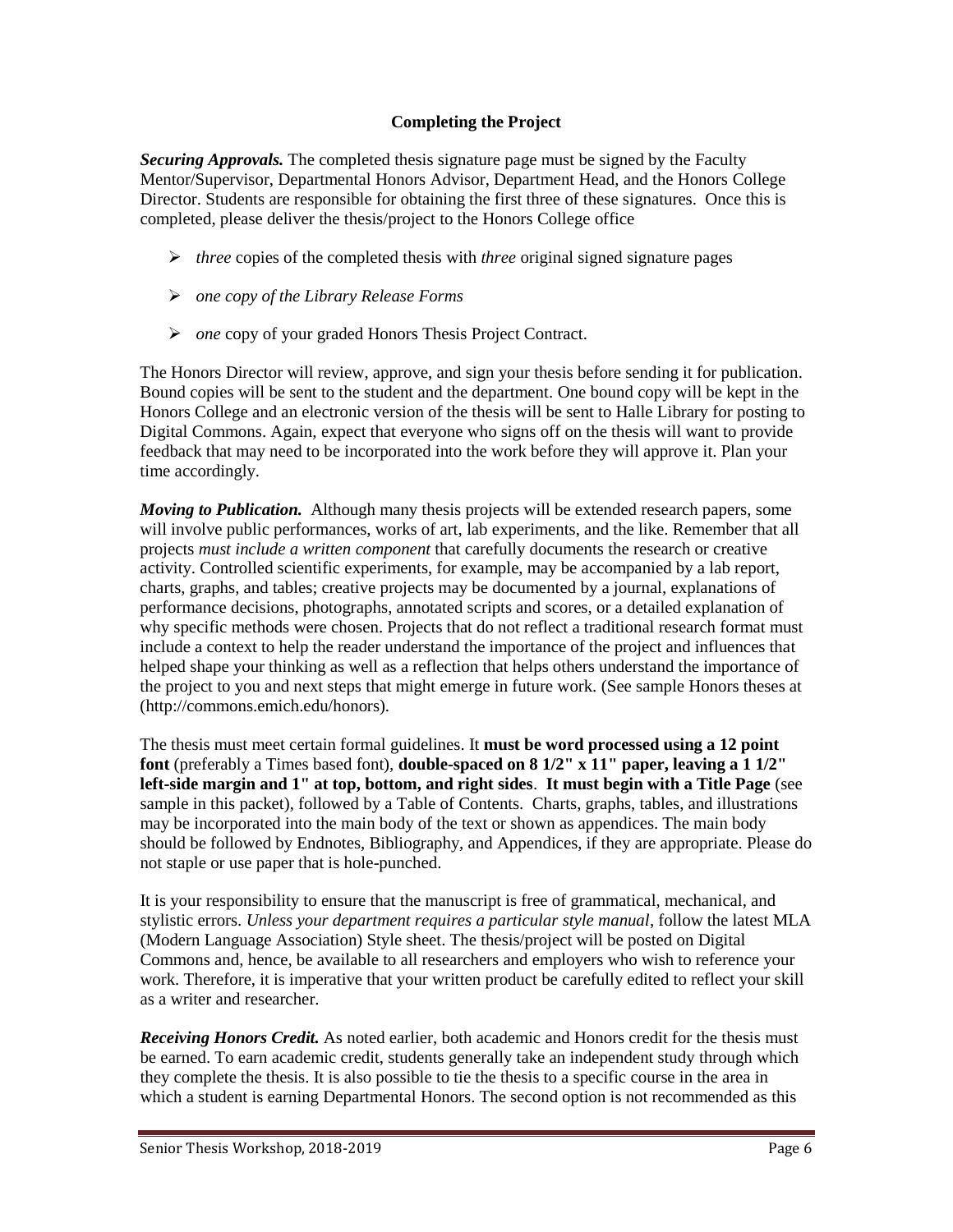will add three credits of work to an existing course (e.g. a three credit course contracted for the thesis would carry an expected commitment of a six credit course). To earn Honors credit, you must submit an Honors Contract for this course. Check with your Departmental Honors Advisor to see if there is a specific course you need to take for thesis credit.

The completed, signed thesis, along with the graded Honors Contract, is due in the Honors office by the project deadline specified on the contract and in the Senior Thesis Proposal. Typically, the thesis/project should be submitted to the Honors College by December 1<sup>st</sup> for fall graduation in fall and by April  $1<sup>st</sup>$  for winter graduation. Because it may take some time to obtain the required signatures, try to have it completed a week or two earlier.

In the event a student needs extra time, they must obtain the written permission of the Honors Director. While an extension will be granted when possible, **the Honors College must have the completed thesis no later than the last day of the semester in which a student plans to graduate**. We want students to complete their thesis successfully, and we'll do whatever we can to help. However, we must send grades to Records and Registration in a timely fashion, so our timelines are generally not negotiable. If we do not have the thesis by the end of your last semester, it may not be possible to graduate with Departmental Honors during the semester you planned.

# **Partners in Academic Research: Librarians and the Halle Library**

The Bruce T. Halle Library at EMU offers the information sources, services, citation management tools, and one-on one help that will support success as a researcher.

To complete the research required as an Honors student, you will need to thoroughly understand the research process and learn to effectively and efficiently access information resources through the Halle Library. There are a number of online sources that can help you to develop these skills.

- *Research 101@EMU* (http://www.emich.edu/library/research101/) is an interactive online tutorial for students seeking an introduction to research skills. The tutorial covers the basics, including how to select a topic and develop research questions, as well as how to select, search for, find, and evaluate information sources. There is also a section that helps students to distinguish between scholarly and popular sources.
- *Using the Halle Library Video Series* (http://goo.gl/f8fxS) is a basic, 30-minute introduction to accessing information through the Halle Library. Topics include finding books and other materials in the library catalog, basic article search, using course reserves, and a tour of the Library.
- *Understanding and Using Sources* (http://www.emich.edu/library/help/sources.php) provides a number of resources that can help you to better understand academic sources and how to appropriately use them in academic writing.
- *Citing Sources* (http://www.emich.edu/library/help/citing.php) provides access to citation guides and software that can be used to manage your citations, such as Zotero.

Individualized assistance from a librarian is also available. Librarians at EMU are professors with advanced degrees in information science, and often other disciplines as well. They are experts in the use, access, assessment, and management of information, and they are happy to assist you with your research. You can request help at the Information and Reference Desk on the first floor of the Halle Library, drop in at the Academic Projects Center in 116 Halle Library, contact them through email or instant messaging, or schedule an appointment to meet one-on-one with a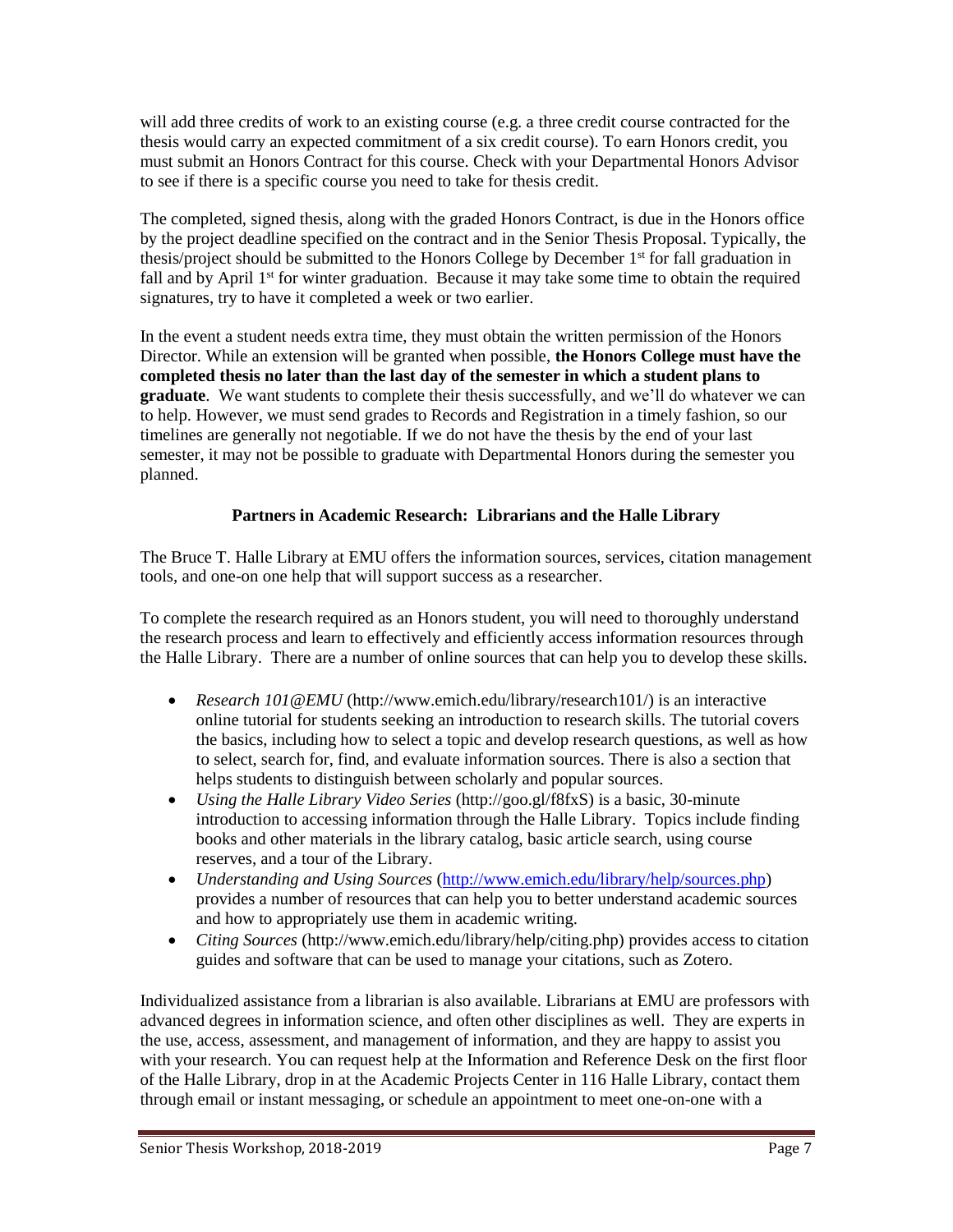subject specialist librarian. To identify the subject specialist for your project, go to the following link: http://www.emich.edu/library/about/directory/specialist.php>.

- Ask a Librarian (http://www.emich.edu/library/help/ask.php) provides details on how to obtain assistance from the Library's professors/librarians.
- Research Guides (http://guides.emich.edu/home) are a primary tool that librarians develop to help you to access the best resources on your topic of interest. Guides are available for a wide range of subjects, as well as for selected courses.

# **Securing Support for Your Research**

*Applying for Undergraduate Fellowship Awards.* Many Honors students apply for Undergraduate Fellowships to help support their research. Applications for Undergraduate Fellowships are due October 15 (winter) and March 15 (summer and fall). Approximately 45 awards are made annually based on faculty review and approval of applications. Eligible students will have completed at least 56 credit hours and be enrolled as a full-time student in good standing with the Honors College. These awards are competitive and require active faculty involvement. See the Honors College website for details at www.emich.edu/honors.

*Undergraduate Research Stimulus Awards.* The URSP is intended to facilitate research partnerships between undergraduate students and Eastern Michigan University faculty. Go to http://www.emich.edu/aa/internal\_research/ursp.html for information on this awards. Also see Attachment F.

*Senior Thesis Awards.* The Honors College offers Senior Thesis Awards annually for particularly well executed projects. These awards are very competitive and are intended to acknowledge outstanding work. Application forms are available in the Honors College office and from the Honors website (www.emich.edu/honors). Proposals are judged on the basis of quality of the proposal and the availability of funding. The application deadline is October 15<sup>th</sup> and eligible theses must be completed between July 1, 2014 and June 30, 2015.

### **List of Attachments**

Attachment A, Senior Thesis Check List Attachment B, Human Subjects Review Request Attachment C, Rights and Permission Form for Electronic Honors Senior Thesis Attachment D, Senior Thesis Application Attachment E, Signature Page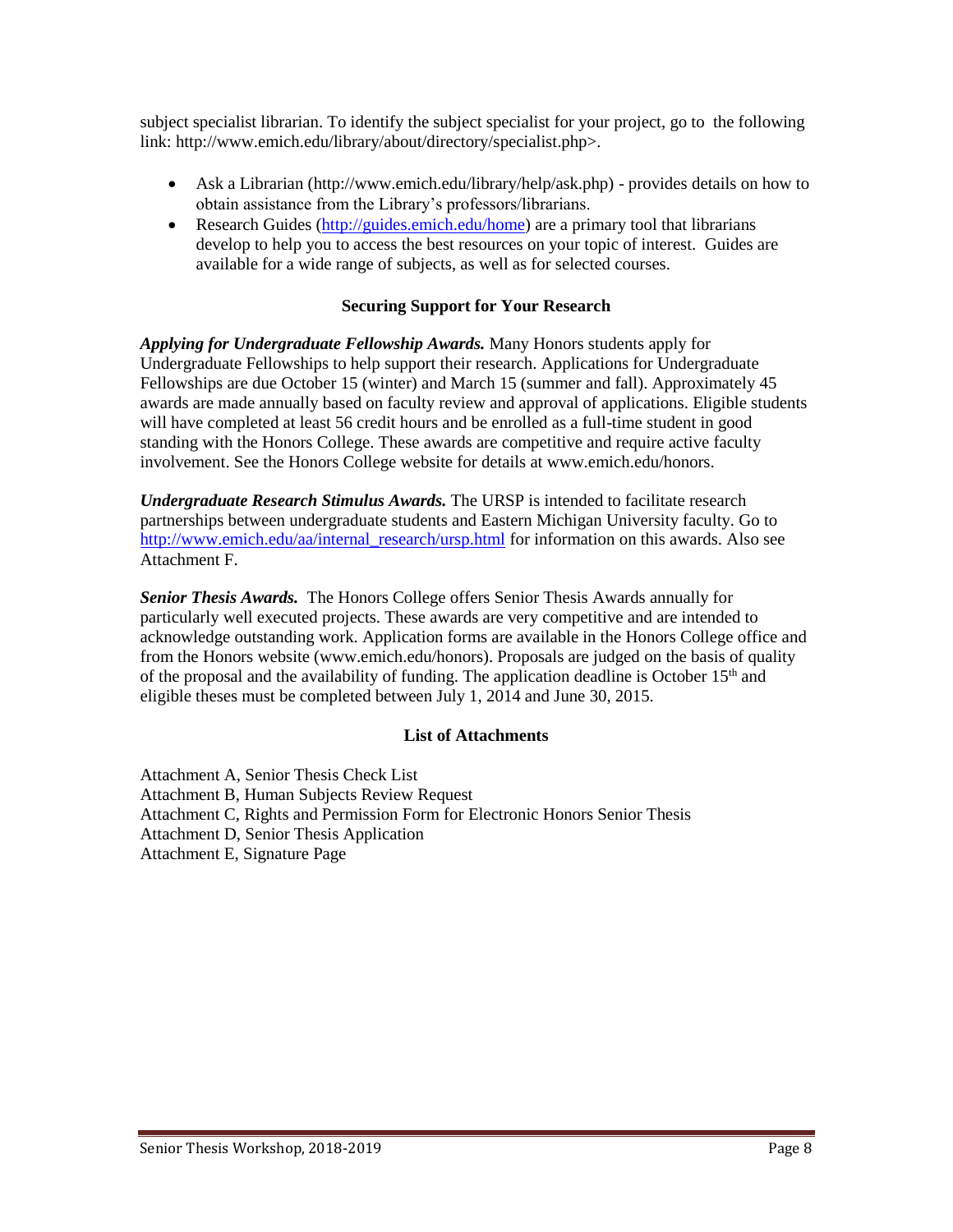# **Attachment A**

#### **Honors College Senior Thesis Check List**

The listing below has been created to support planning through the Senior Thesis process.

- \_\_\_\_\_Make notes of areas of particular interest, questions that seem most intriguing, and new ideas that emerge from other research projects throughout your undergraduate studies.
- Set up a meeting with your Departmental Honors Advisor no later than the end of your junior year, or after completing six (6) Departmental Honors credits, set.
- \_\_\_\_\_Obtain a Faculty Mentor/Supervisor from your department and set up a meeting for discussion of your project.
- \_\_\_\_\_Complete the Senior Thesis Proposal with a brief description of the project and submit to the Honors College Director once you have agreed on your project with the Departmental Honors Advisor and the Faculty Mentor/Supervisor.
- \_\_\_\_\_Obtain Human Subjects approval, as necessary. Be sure to check with your Departmental Honors Advisor to determine if approval is needed in your College as well as the timeline for obtaining approval. Please note:

All research using human subjects must obtain ethics approval from the University Human Subject Research Committee (UHSRC). Approval must be obtained *prior* to starting your research and usually takes between 3 to 4 weeks from the time you submit your application, so please plan accordingly. The UHSRC uses an online submission system to complete the application, which can be accessed from the Research compliance website at http://www.emich.edu/ord/compliance/compliance\_subdir/human.html. Instructions for completing and submitting the application are also available on the website. Please contact Research Compliance with any questions at human.subjects@emich.edu or 734-487-3090.

- Complete as much work as possible in the next-to-last semester before graduation.
- Edit your thesis carefully and seek help from an editor as needed. The thesis will be published on Digital Commons so you will want it to reflect your very best work.
- \_\_\_\_\_Secure approval of your thesis/project from your Faculty Mentor/Supervisor, Departmental Honors Advisor, and Department Head. All will read and sign the cover page once they are satisfied with the quality of your work. Once you have received these approvals, submit your thesis/project to the Director of the Honors College. Make sure you leave sufficient time for this process in addition to time for possible changes/corrections!

\_\_\_\_\_Complete the two library release forms and turn them in with your Senior Thesis/Project. Remember, you'll need 3 original signature pages and 3 copies of the thesis/project.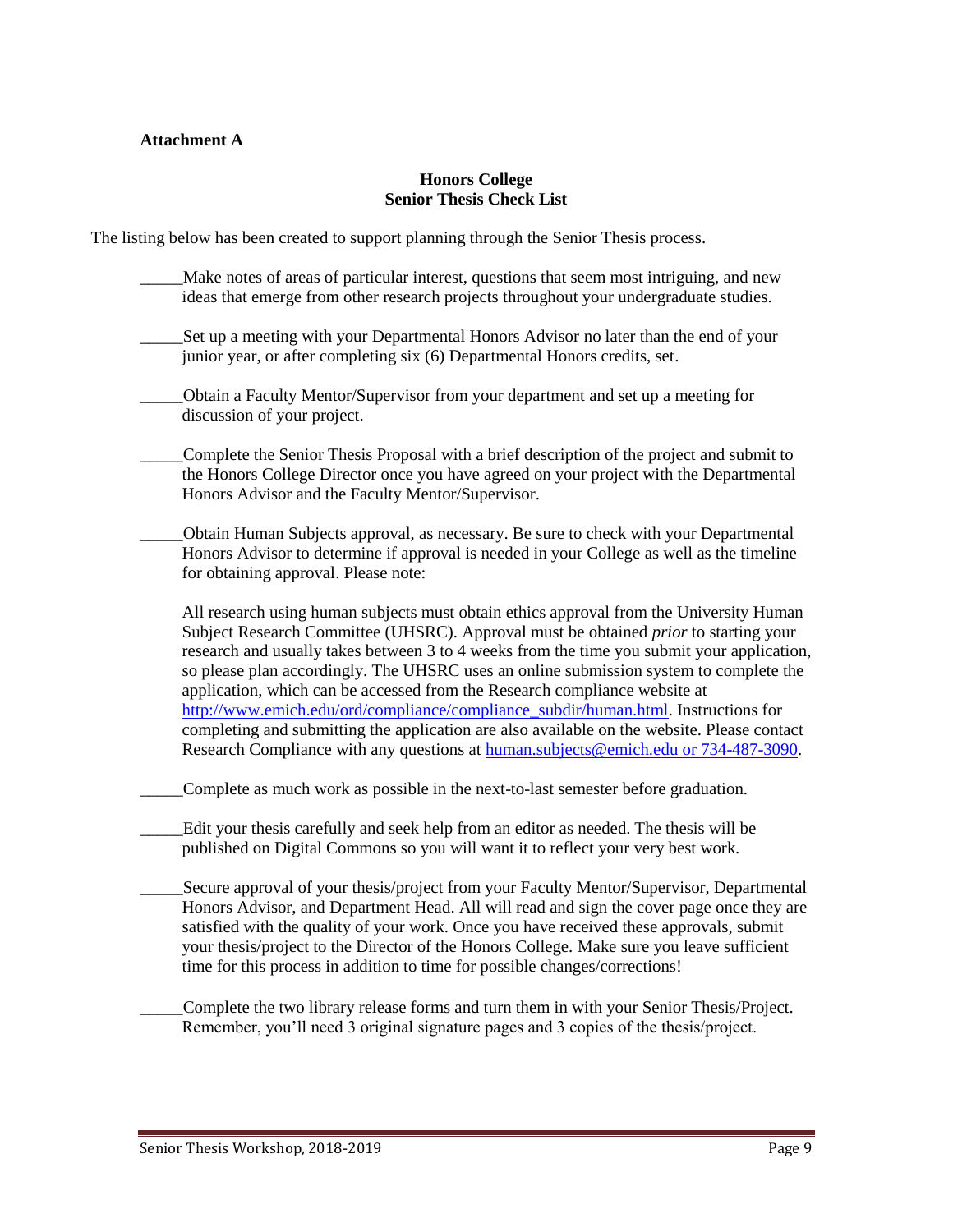#### **Attachment B**

### **Eastern Michigan University University Human Subjects Review Committee (UHSRC) REQUEST FOR HUMAN SUBJECTS APPROVAL**

Use this form for initial approvals and major protocol modifications. For minor changes, please use the *Minor Modification* form. To renew an approval after one year, please use the *Continuation Form*.

*CHECK ONE*  \_\_\_\_\_FACULTY/STAFF \_\_\_\_GRAD Student \_\_\_\_\_UG Student

\_\_\_\_\_Non-EMU PI

*PROJECT TYPE – STUDENTS*  \_\_\_\_\_Dissertation \_\_\_\_\_Master's Thesis GR Project

\_\_\_\_\_Honor's Thesis UG Project

**Graduate and Undergraduate student researchers** conducting minimal risk undergraduate or graduate theses/projects (doctoral non-dissertation research) should submit to the appropriate college-level committee. **Upload materials as follows and submit one paper copy to the identified office:**

**College of Arts and Science (http://commons.emich.edu/cashs/), 200 Boone Hall** 

**College of Business (http://commons.emich.edu/cobhs/), 473 Owen** 

**College of Education (http://commons.emich.edu/coehs/), 310 Porter** 

**College of Health and Human Services (http://commons.emich.edu/chhs), 305 Marshall** 

**College of Technology (http://commons.emich.edu/coths/), 150 Sill** 

If this is your first time using Digital Commons, directions on how to register and submit materials can be found as a link on the website's cover page. Final draft of the thesis will be submitted by the Honors College.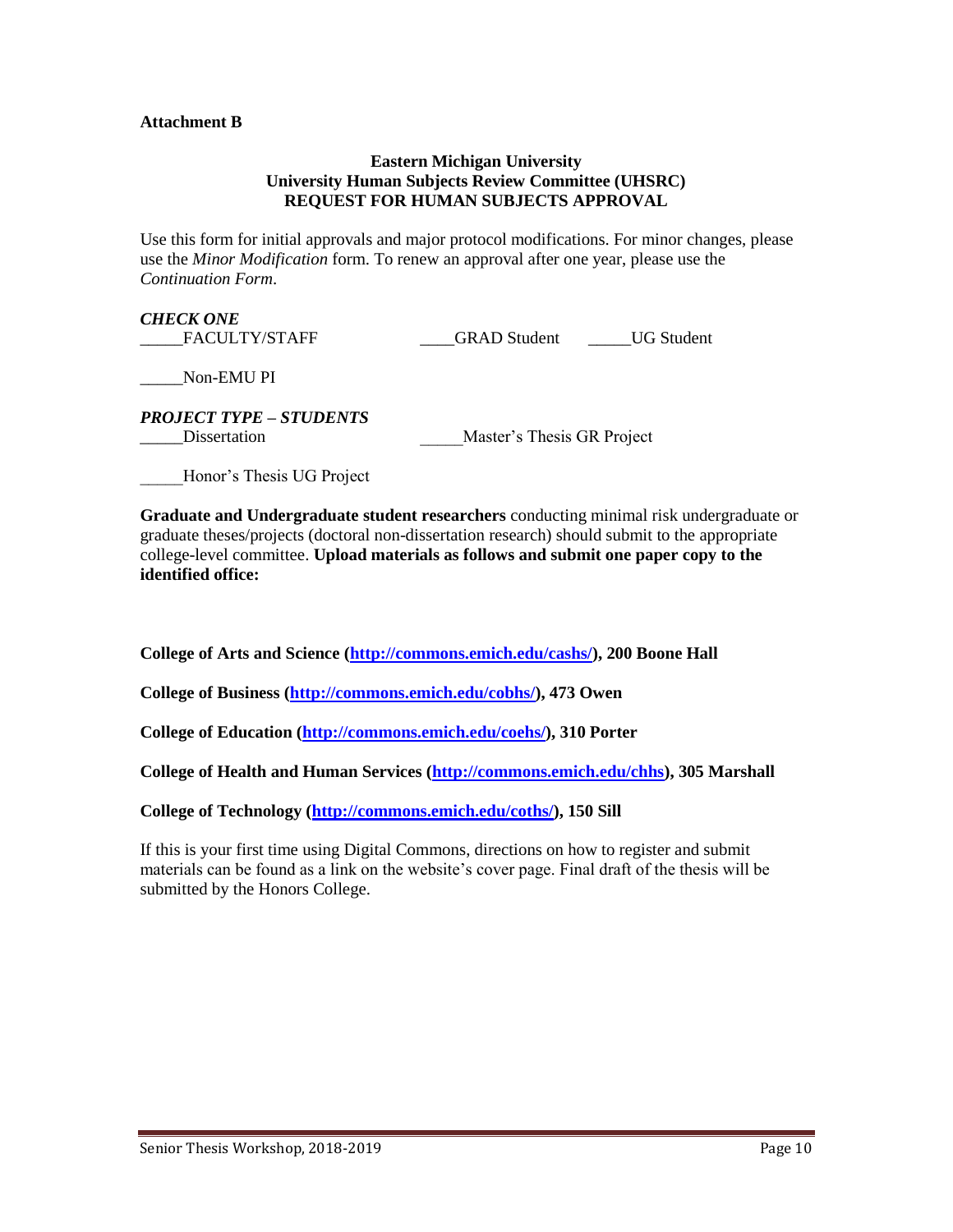#### **Attachment C**

#### **EASTERN MICHIGAN UNIVERSITY Rights and Permission Form for Electronic Honors Senior Thesis Placement in Digital Commons @ EMU**

Submit this form to the Honors College for approval and signatures. Retain a copy for your files Student Name: E-Number: Document title:

Student Agreement:

I hereby grant to Eastern Michigan University and its employees the nonexclusive license to archive and make accessible, under the conditions specified below, my honors thesis in whole or in part in all forms of media, now or hereafter known. This is a license rather than an assignment, and I, therefore, retain all other ownership rights to the copyright of the honors thesis. I also retain the right to use in future works (such as articles or books) all or part of this honors thesis.

In addition to the unrestricted display of the bibliographic information and the abstract, I agree that the above mentioned document be placed in Eastern Michigan University's institutional repository with the following status (choose one option):

- $\bigcap$  Release the entire work immediately for access worldwide.
- $\bigcap$  Provide access to the entire work only to Eastern Michigan University Library and patrons. At the end of the one-year period, either I or Eastern Michigan University Library may request an extension for an additional one year. At the end of the one-year secure period (or its extension, if such is requested), the work will be released for access worldwide. I understand that my work may only be secured from view for a total of two years. If I choose to release the work for worldwide access sooner, I will contact the Eastern Michigan University Library, 955 West Circle Drive, Ypsilanti, MI 48917-2207.
- $\bigcirc$  Secure the entire work for patent and/or proprietary purposes for a period of one year, providing no access to any part of the work. During this period, I, the copyright owner, also agree not to exercise my ownership rights, including public use in works, without prior authorization from Eastern Michigan University Library. At the end of the one-year period, either I or Eastern Michigan University Library may request an extension for an additional year. At the end of the one-year secure period (or its extension, if such is requested), the work will be released for access worldwide. I understand that my work may only be secured from view for a total of two years. If I choose to release the work for worldwide access sooner, I will contact the Eastern Michigan University Library, 955 West Circle Drive, Ypsilanti, MI 48917-2207.

The undersigned agrees to abide by the statements above, and agrees that this approval form updates any and all previous approval forms submitted theretofore. Student Signature Date:

This document has received final approval.

Signature: Date: Department of Date: Date: Date: Date: Date: Date: Date: Date: Date: Date: Date: Date: Date: D

Director, Honors College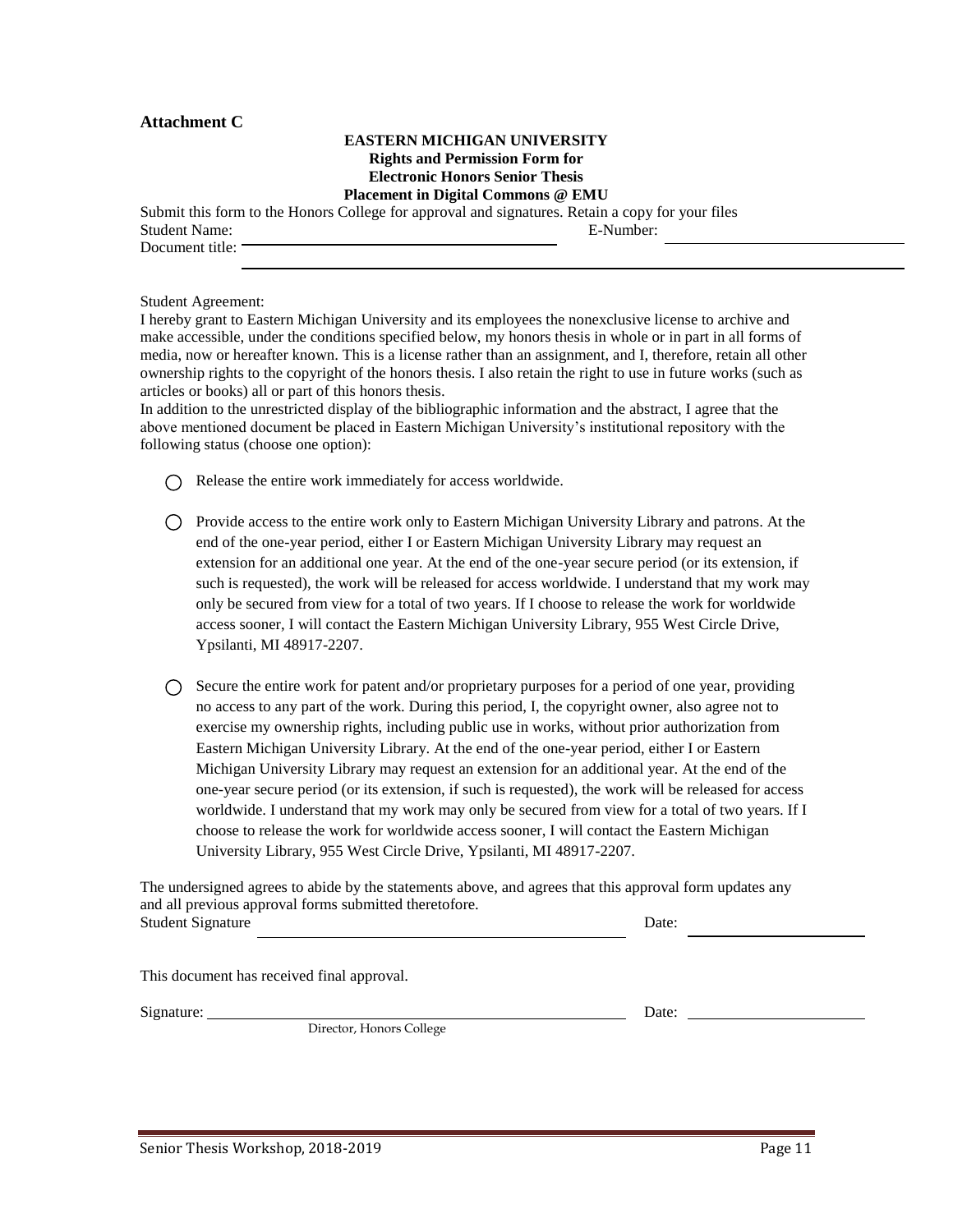# **EASTERN MICHIGAN UNIVERSITY Electronic Format Information Sheet Electronic Honors Senior Thesis Placement in Digital Commons @ EMU**

| Last Name:                  | First Name:                                                                                    | Middle Name/Initial:    |
|-----------------------------|------------------------------------------------------------------------------------------------|-------------------------|
| initial is optional.)       | (The official form of your name used for publication purposes. Please note that middle name or |                         |
| Email address:              |                                                                                                |                         |
|                             |                                                                                                |                         |
|                             |                                                                                                | Primary Advisor's Name: |
| Honors Senior Thesis Title: |                                                                                                |                         |
|                             |                                                                                                |                         |
|                             |                                                                                                |                         |

Does your honors senior thesis have an abstract? If your honors thesis does not have an abstract, you can provide a brief abstract (no more than 250 words) here:

Key words:

(List up to 6 key words or phrases, preferably words or phrases that do not appear in your senior thesis' title or abstract)

Do you have any supplementary files? If so, what formats are these supplementary files (video, audio, images, for example)?

Please save this form. Use the naming convention of your FirstnameLastnameThesisyear (example, LoriSmithThesis2018). Send a copy of this completed form as an attachment to rcaponeg@emich.edu.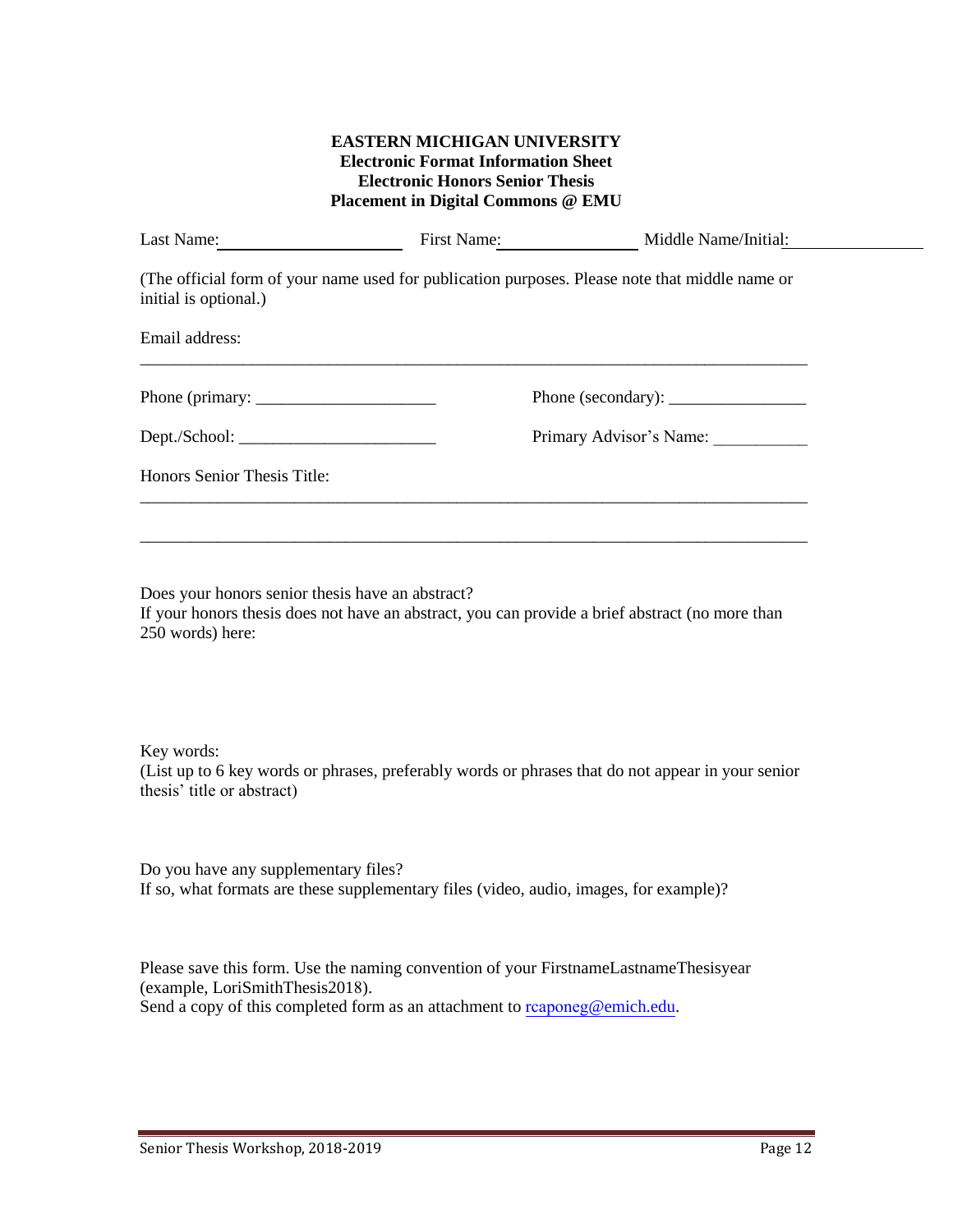#### **Attachment D**

### **HONORS COLLEGE**

# **SENIOR THESIS APPLICATION**

# **DIRECTIONS:**

- 1. Fill in all required information.
- 2. Obtain instructor and departmental honors adviser signatures.
- 3. Return original to the Honors College **prior** to the semester in which you plan to register for the Honors Senior Thesis**.**

4. Retain a copy of this completed form for your records.

| DEPARTMENTAL HONORS WORK COMPLETED |                               |
|------------------------------------|-------------------------------|
| <b>COURSES:</b>                    |                               |
|                                    |                               |
|                                    | TOTAL HOURS _________________ |
|                                    |                               |
|                                    |                               |
|                                    |                               |

#### THESIS PROJECT DESCRIPTION\*

Attach a one-two page overview of your senior thesis project. Your proposal must include the following:

- The topic and scope of the project including the significance of the research
- The proposed methodology (e.g. laboratory research, library or archival research, interviews, field work, etc.)
- Form of the completed thesis (e.g. a 40-60 page research paper, creative musical recital, detailed lab report) and proposed timeline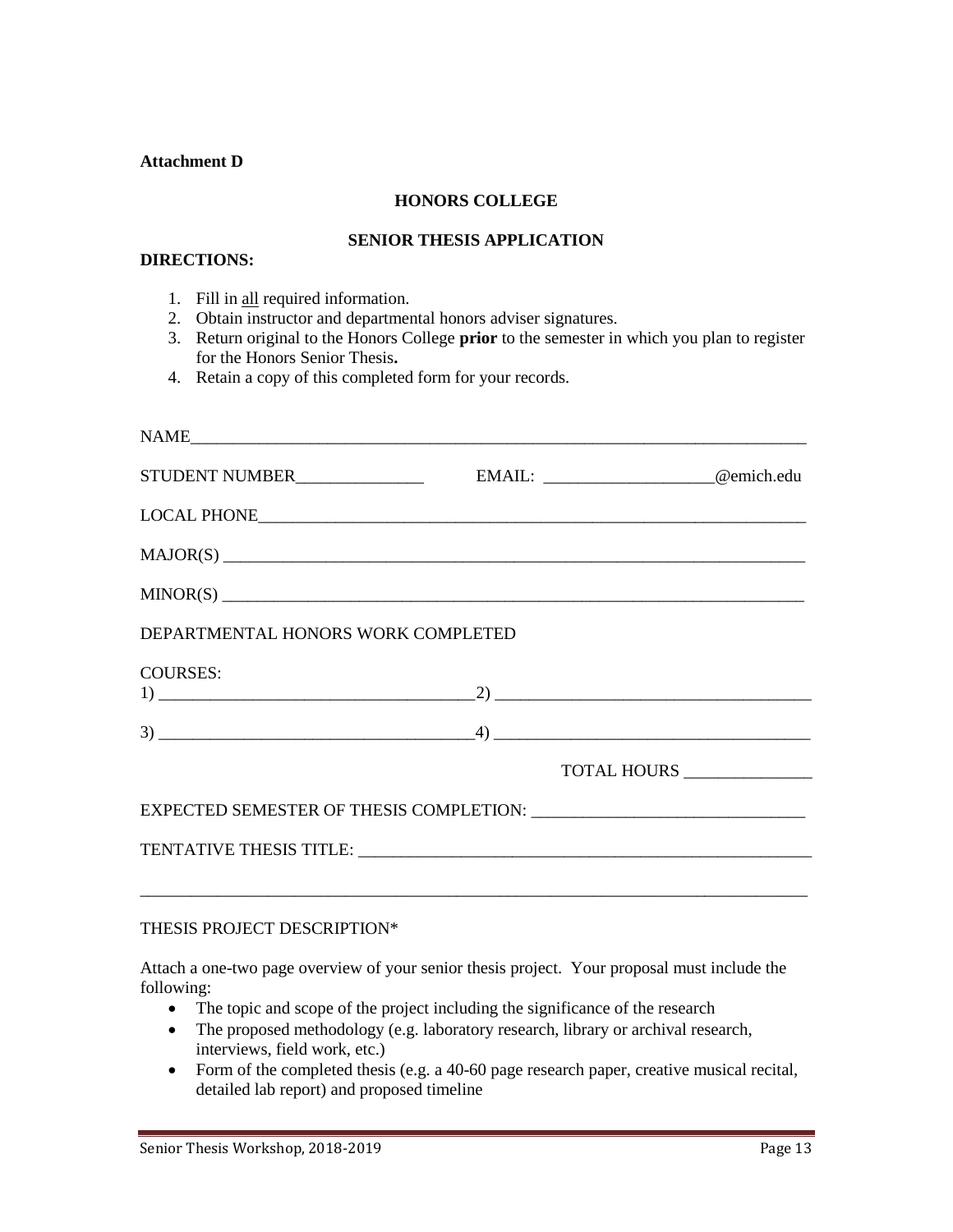| Student name (Printed)                        | Date |
|-----------------------------------------------|------|
|                                               |      |
| <b>Student Signature</b>                      | Date |
| Name of Supervising Faculty (Printed)         | Date |
| <b>Supervising Faculty Signature</b>          | Date |
| Name of Departmental Honors Advisor (Printed) | Date |
| Departmental Honors Advisor Signature         | Date |
| Honors College Director (Printed)             | Date |
| Honors College Director Signature             | Date |

\* Supervising Faculty Member: This form authorizes the culminating project of this student's undergraduate Honors experience within the major (or minor). By signing you are approving the project in principle as acceptable based on the guidelines for the Senior Thesis as developed by the Honors College and your home department.